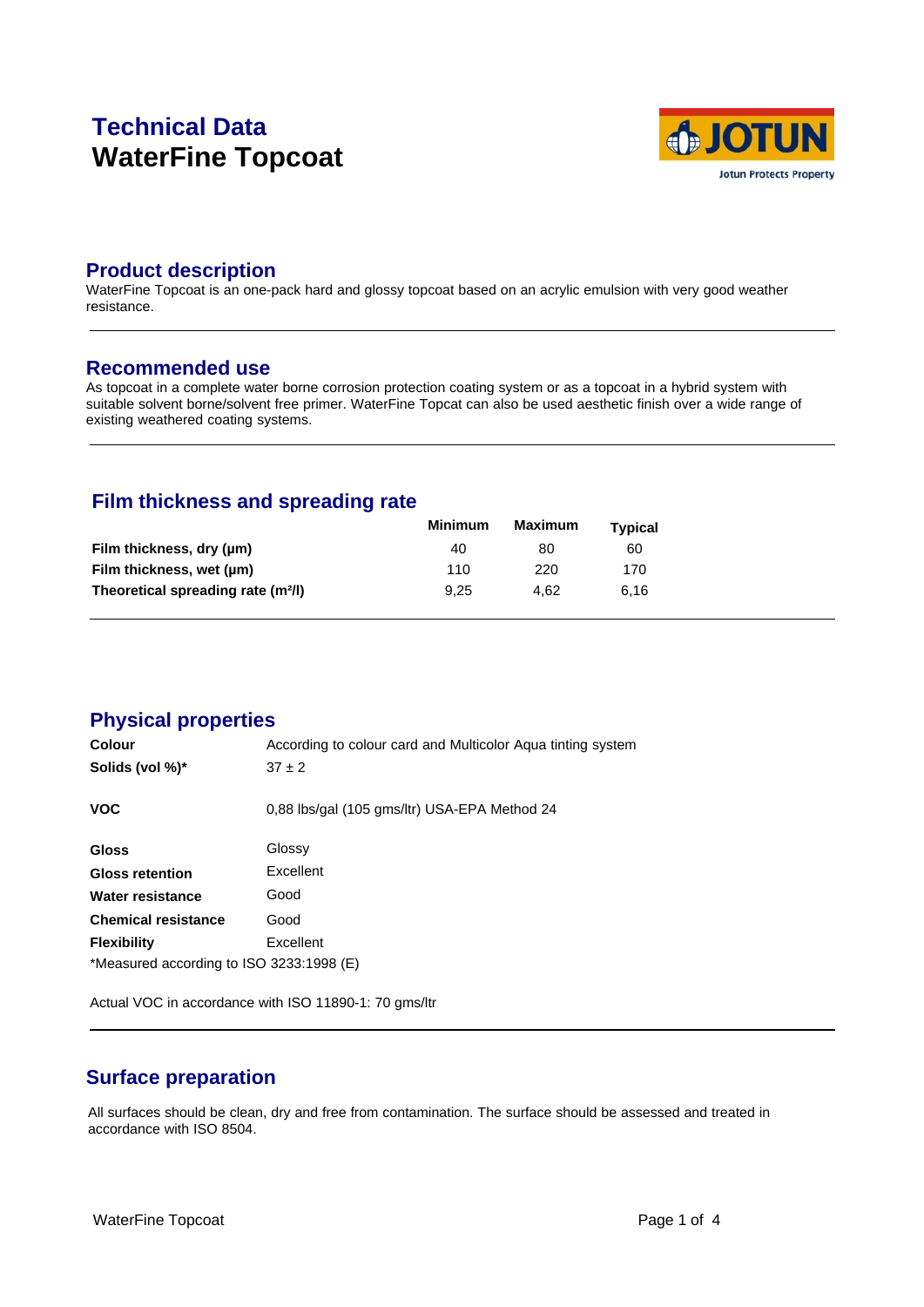#### **Coated surfaces**

Clean, dry and undamaged compatible primer. Contact your local Jotun office for more information.

#### **Other surfaces**

The coating may be used on other substrates. Please contact your local Jotun office for more information.

### **Condition during application**

The temperature of the substrate should be minimum 5°C and at least 3°C above the dew point of the air, temperature and relative humidity measured in the vicinity of the substrate. Good ventilation is usually required in confined areas to ensure proper drying. Risk of dry spraying when applying at low relative humitity (below 30 %).

### **Application methods**

| Spray         | Use airless spray or conventional spray                                                                                                                               |
|---------------|-----------------------------------------------------------------------------------------------------------------------------------------------------------------------|
| <b>Brush</b>  | Recommended for stripe coating and small areas, care must be taken to achieve the specified dry<br>film thickness.                                                    |
| <b>Roller</b> | Use a suitable roller. However when using roller application care must be taken to apply sufficient<br>material in order to achieve the specified dry film thickness. |

# **Application data**

| Water Fresh clean water<br><b>Thinner/Cleaner</b><br>Guiding data airless spray<br>15 MPa (150 kp/cm <sup>2</sup> , 2100 psi)<br>Pressure at nozzle<br>$0.38 - 0.53$ mm $(0.015 - 0.021)$<br>Nozzle tip<br>$40 - 80^{\circ}$<br>Spray angle<br>Check to ensure that filters are clean.<br>Filter | Mixing ratio (volume) | Single pack. |  |
|--------------------------------------------------------------------------------------------------------------------------------------------------------------------------------------------------------------------------------------------------------------------------------------------------|-----------------------|--------------|--|
|                                                                                                                                                                                                                                                                                                  |                       |              |  |
|                                                                                                                                                                                                                                                                                                  |                       |              |  |
|                                                                                                                                                                                                                                                                                                  |                       |              |  |
|                                                                                                                                                                                                                                                                                                  |                       |              |  |
|                                                                                                                                                                                                                                                                                                  |                       |              |  |
|                                                                                                                                                                                                                                                                                                  |                       |              |  |

#### **Drying time**

Drying times are generally related to air circulation, temperature, film thickness and number of coats, and will be affected correspondingly. The figures given in the table are typical with:

- \* Good ventilation (Outdoor exposure or free circulation of air)<br>\* Typical film thickness
- Typical film thickness
- One coat on top of inert substrate
- \* Relative humidity 70%

| Substrate temperature  | $5^{\circ}$ C | $10^{\circ}$ C   | $23^{\circ}$ C   | $40^{\circ}$ C |
|------------------------|---------------|------------------|------------------|----------------|
| Surface dry            | 90 min        | $30 \text{ min}$ | $25 \text{ min}$ | 20 min         |
| Through dry            | 6 h           | 1.5h             | 1 h              | 1 h            |
| Dry to recoat, minimum | 8 h           | 2.5h             | 1.5h             | 1 h            |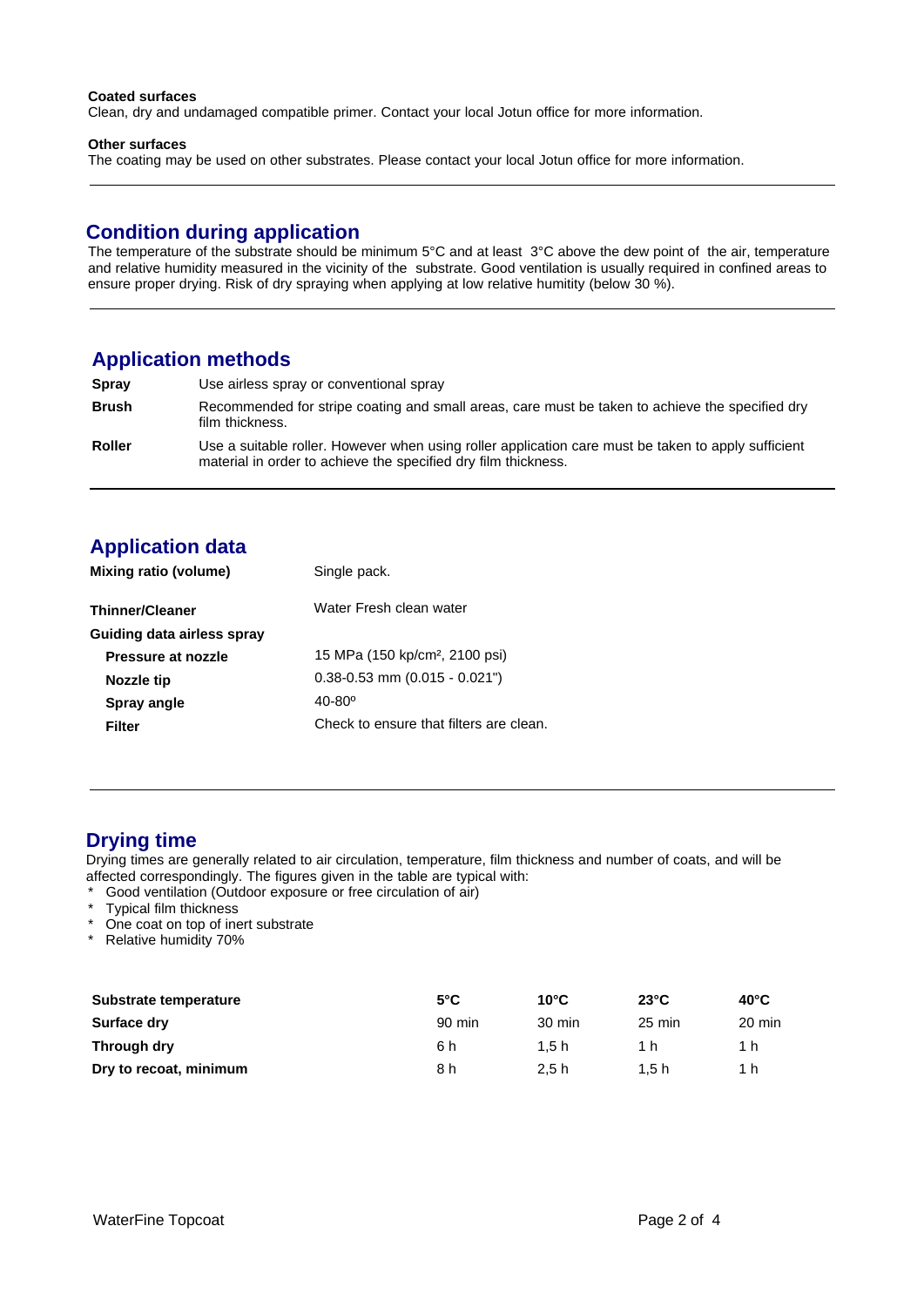The given data must be considered as guidelines only. The actual drying time/times before recoating may be shorter or longer, depending on film thickness, ventilation, humidity, underlying paint system, requirement for early handling and mechanical strength etc. A complete system can be described on a system sheet, where all parameters and special conditions could be included.

# **Typical paint system**

Corrosivity category C4 (ISO 12944):<br>WaterFine Primer 2 x 60 um WaterFine Primer  $2 \times 60 \mu m$  (Dry Film Thickness)<br>
WaterFine Topcoat 1x 50 um (Dry Film T

Corrosivity category C5-I (ISO 12944)<br>WaterFine Barrier 1 x 50 µm WaterFine Barrier 1 x 50 µm (Dry Film Thickness)<br>
WaterFine Primer 1 x 120 µm (Dry Film Thickness) WaterFine Primer 1 x 120 µm (Dry Film Thickness)<br> **WaterFine Topcoat** 1 x 80 µm (Dry Film T

**(Dry Film Thickness)** 

1 x 80 µm **(Dry Film Thickness)** 

**Other systems may be specified, depending on area of use**

# **Procedure for preparation and cleaning of application equipment**

To avoid solvent contamination of the water borne paint the spraying equipment has to be conditioned before use. All equipment containing solvents in the pump, hoses and gun have to be thoroughly cleaned according to the following instructions.

If the application equipment is made in stainless steel, designed for and only used for application of water borne coatings this preparation and cleaning procedure is not needed.

Before spraying: Circulate Jotun Thinner No. 17 through the equipment and hoses. Then Jotun Thinner No. 4 before fresh clean water.

After spraying:

Clean the equipment and hoses with water and alkaline detergent (Kraftvask), then circulate Jotun Thinner No. 4 and finally Jotun Thinner No. 17.

#### **Storage**

Storage condition are to keep the containers in a dry, cool, well ventilated space and away from source of heat and ignition. Containers must be kept tightly closed. The container must be protected from freezing. SHELF LIFE: 2 years at 23°C, subject to re-inspection thereafter. Storage at elevated temperatures will reduce product shelf life significantly.

#### **Handling**

Handle with care. Stir well before use.

# **Packing size**

5 or 20 litre container